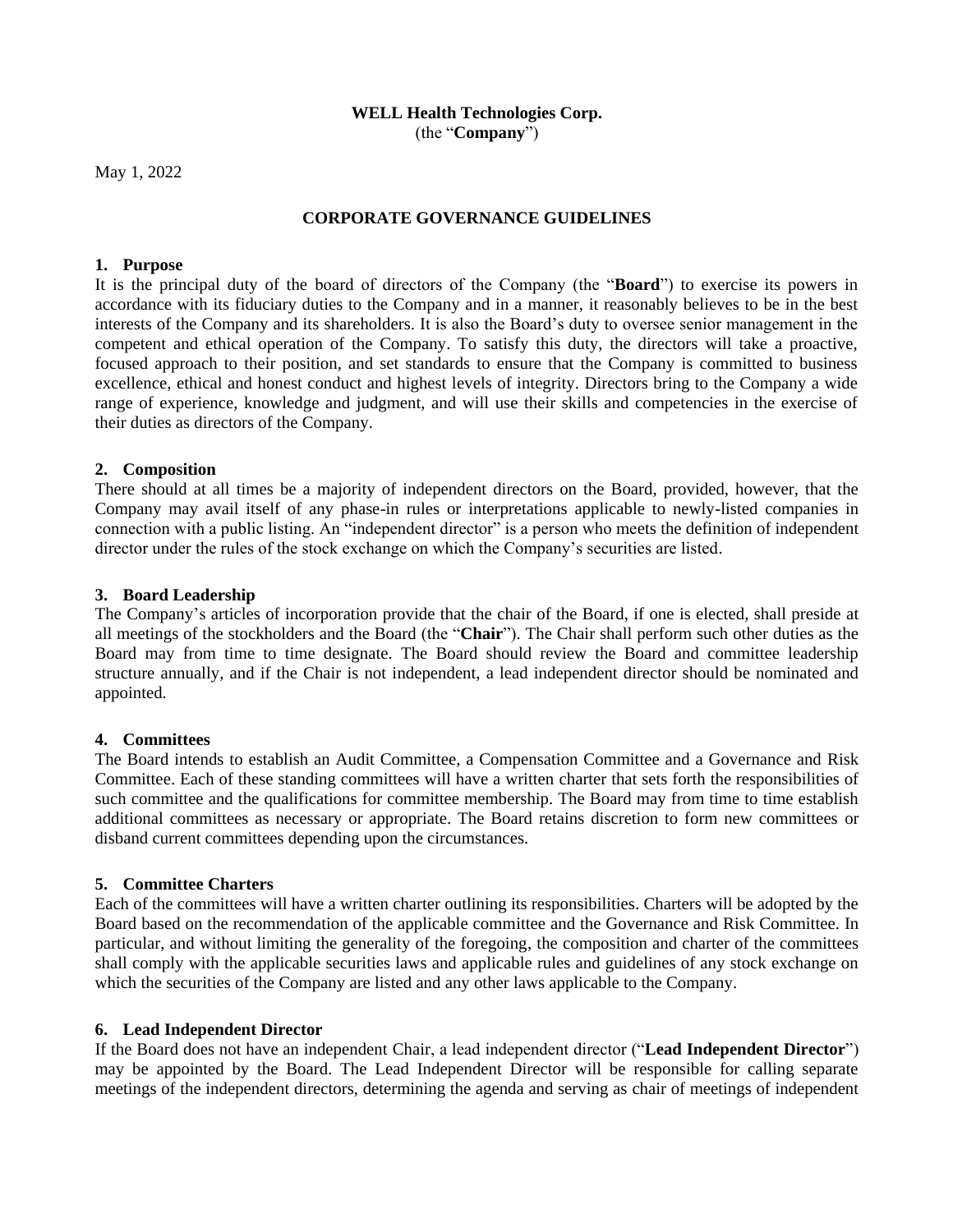directors, reporting to the Company's Chief Executive Officer (the "**CEO**") and the Chair, regarding feedback from executive sessions, serving as spokesperson for the Company as requested and performing such other responsibilities as may be designated by a majority of the independent directors from time to time. If a Lead Independent Director is appointed, their identity will be disclosed in the Company's annual proxy statement and/or published on the investor relations page of the Company's website.

### **7. Executive Sessions**

The non-employee directors will meet in executive sessions without employee directors or management present on a periodic basis but no less than twice a year. Such executive sessions will be led by independent directors. "Non-employee directors" are all directors who are not Company employees, including both independent directors and such directors who are not independent directors by virtue of a material relationship, former status or family membership, or for any other reason. In addition, if the non-employee directors include directors who are not independent directors, the independent directors will also meet on a periodic basis but no less than twice a year in an independent director executive session.

## **8. Director Qualifications**

The Governance and Risk Committee work with the Board to determine periodically, as appropriate, the desired Board qualifications, expertise and characteristics, including such factors as business experience and diversity; and with respect to diversity, the Governance and Risk Committee may consider such factors as differences in professional background, education, skill and other individual qualities and attributes that contribute to the total mix of viewpoints and experience represented on the Board. The Governance and Risk Committee and the Board will evaluate each director in the context of the membership of the Board as a group, with the objective of having a group that can best perpetuate the success of the business and represent stockholder interests through the exercise of sound judgment using its diversity of background and experience in the various areas. Each director should be an individual of high character and integrity. Each director must ensure that other existing and anticipated future commitments do not materially interfere with the director's service as a director. Any employee director must submit their offer of resignation from the Board in writing to the chair of the Governance and Risk Committee upon termination of employment with the Company. Upon a change of their principal employer, a non-employee director shall promptly inform the Chair. The Governance and Risk Committee shall assess the appropriateness of such non-employee director remaining on the Board and, in its judgment, may recommend to the Board whether to request that such non-employee director tender their resignation. If so requested, such non-employee director is expected to promptly tender their resignation from the Board and all committees thereof in writing to the chair of the Governance and Risk Committee

## **9. Limitation on Other Board Service**

Directors should advise the chair of the Governance and Risk Committee of any invitations to join the board of directors of any other public company prior to their acceptance of same. No director should serve on more than four additional public company boards without the approval of the Board. Any director who is a CEO should not serve on more than two additional public company boards. The Board, through the Governance and Risk Committee, will have the opportunity to review the appropriateness of the continued service of a director who changes the role, position or areas of responsibility that they held when they were elected to the Board. Service on other boards and/or committees should be consistent with the Company's conflict of interest policies set forth below.

## **10. Conflicts of Interest**

Directors are expected to avoid any action, position or interest that conflicts with the interests of the Company or gives the appearance of a conflict. If an actual or potential conflict of interest develops, the director will report all facts regarding the matter to the chair of the Governance and Risk Committee. Any material conflict must be resolved to the satisfaction of the Board, or the director should resign. If a director has a personal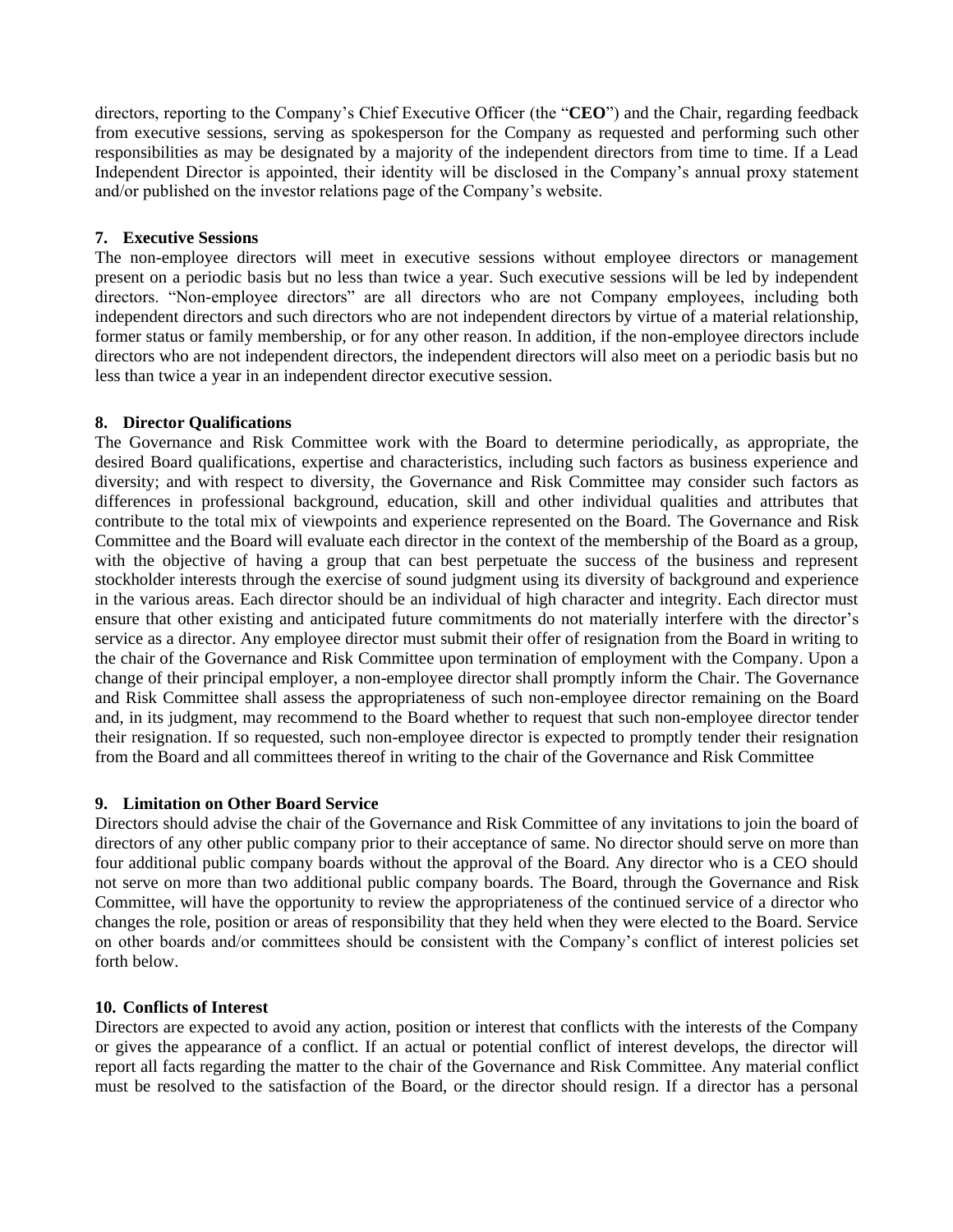interest in a matter before the Board, the director must in addition to taking such steps as required by applicable corporate and regulatory laws and policies; disclose the interest to the Board, excuse themselves from discussion and abstain from voting on the matter.

### **11. Board Access to Senior Management**

The Board has access to management in order to ensure that directors can ask any questions and receive all information necessary to perform their duties. Directors should exercise judgment to ensure that their contact with management does not distract managers from their jobs or disturb the business operations of the Company. In addition, the Board encourages members of management to be invited to attend Board meetings where they may share relevant information or insight related to business discussed at the meeting.

### **12. Succession Planning**

The Board is responsible for succession plans for the CEO, and only the Board may appoint a CEO. The Governance and Risk Committee shall monitor management's succession plans for other key executives.

## **13. Authority to Retain Independent Advisors**

The Board and each of its committees may hire independent advisors, such as auditors, compensation consultants, legal counsel and other advisors. The Board as a whole will have access to these advisors and other independent advisors that the Company retains or that the Board considers necessary or advisable in performing its responsibilities.

### **14. Board Meeting Attendance**

The Board will meet on a periodic basis, in person or by telephone or video conference, at such times and places as the Board determines. In addition, special meetings may be called from time to time. Directors are expected to attend each meeting and to invest the time and effort necessary to understand the Company's business and financial strategies and challenges. The basic duties of the directors include being prepared for and attending Board meetings and actively participating in Board discussions. Directors are also expected to make themselves available outside of Board meetings for advice and consultation. A director who is unable to attend a Board or committee meeting should notify the Chair or the applicable committee chair and the CEO in advance of the meeting.

## **15. Annual Meeting of Shareholder Attendance**

Each director is strongly encouraged to attend each of the Company's annual meetings of shareholders.

## **16. Attendance of Non-Directors**

The Board encourages invitations to management and outside advisors or consultants from time to time to participate in Board and/or committee meetings to (i) make presentations and provide insight into items being discussed by the Board that involve the invitee, and (ii) bring managers with high potential into contact with the Board. Attendance of any non-directors at Board meetings is at the discretion of the Board.

## **17. Advance Receipt of Meeting Materials**

Information regarding the topics to be considered at a meeting is essential to the Board's understanding of the business and the preparation of the directors for a productive meeting. To the extent feasible, the meeting agenda and any written materials relating to each Board meeting will be distributed to the directors sufficiently in advance of each meeting to allow for review of the agenda and materials. Directors are expected to have reviewed and be prepared to discuss all materials distributed in advance of any meeting.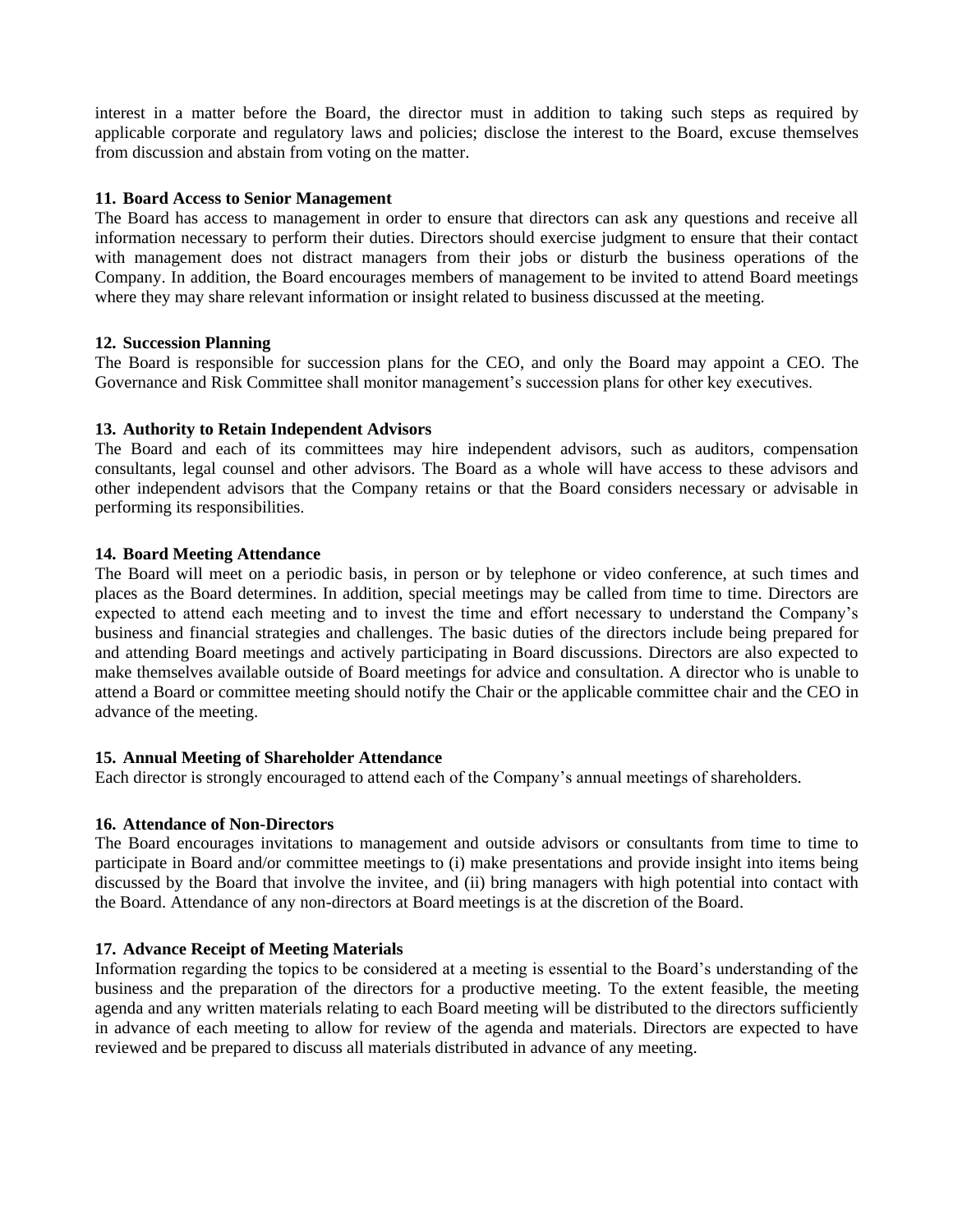# **18. Corporate Planning and Performance**

The Board will:

- adopt a strategic planning process and approve a strategic plan each year;
- approve and monitor the operational plans and budgets of the Company submitted by management at the beginning of each fiscal year;
- ensure that it has adequate business and industry information to make fully informed decisions and to adopt meaningful and realistic long-term and short-term strategic objectives for the Company. This may include meeting from time to time with industry, medical and scientific experts and establishing advisory boards;
- ensure that effective policies and processes are in place relating to the proper conduct of the business, the effective management of risk and the values to be adopted by the Company; and
- if applicable, ensure that appropriate and effective environmental and occupational health and safety policies are in place, are operational and are supported by adequate resources.

The Board in conjunction with the Audit Committee will:

- ensure the integrity of the Company's financial reporting and internal control and disclosure policies and processes;
- review the Company's quarterly and year-end audited financial statements;
- review annual audit plans and findings and monitor the implementation of audit recommendations; and
- ensure that the Board has available to it any independent external advice that may be required from time to time.

#### **19. Conduct of Business and Policies**

The Board shall adopt such policies as it deems necessary and appropriate including:

- Code of Business Conduct and Ethics:
- Insider Trading Policy; and
- Disclosure Policy.

## **20. Supervision of Management**

The Board will:

- to the extent feasible, satisfy itself as to the integrity of the CEO and other executive officers and that all such officers are creating a culture of integrity throughout the Company;
- ensure that the CEO is appropriately managing the business of the Company;
- consider and approve major business initiatives and corporate transactions proposed by management; and
- ensure the Company has internal control and management information systems inplace.